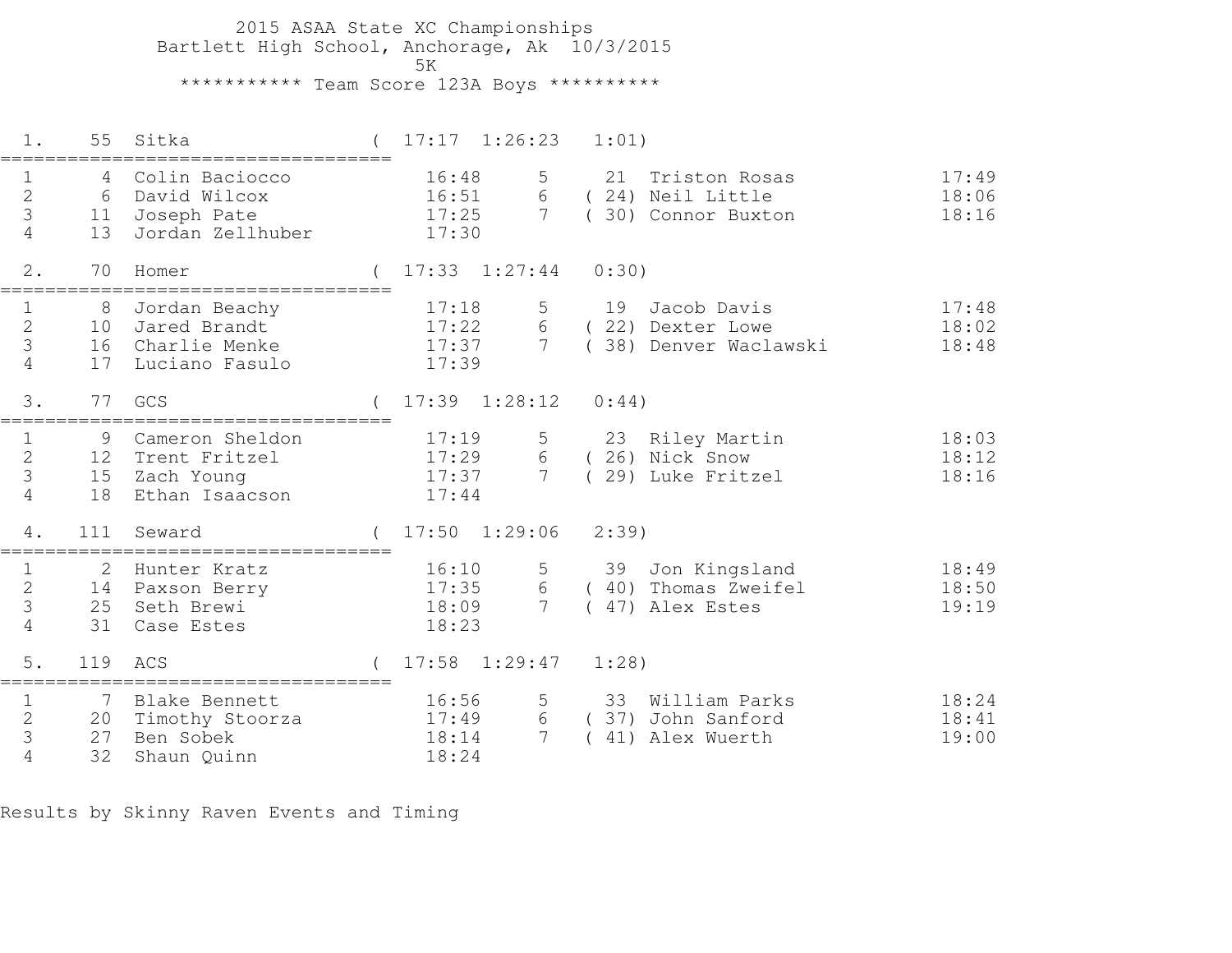2015 ASAA State XC Championships Bartlett High School, Anchorage, Ak 10/3/2015ta di kacamatan ing Kabupatèn Kabupatèn Kabupatèn Kabupatèn Kabupatèn Kabupatèn Kabupatèn Kabupatèn K \*\*\*\*\*\*\*\*\*\*\* Team Score 123A Boys \*\*\*\*\*\*\*\*\*\*

| 6.                                                    | 169                          | Galena                                                              |                                  | $18:32$ $1:32:39$         | 5:22)    |                                                                   |                         |
|-------------------------------------------------------|------------------------------|---------------------------------------------------------------------|----------------------------------|---------------------------|----------|-------------------------------------------------------------------|-------------------------|
| $\mathbf 1$<br>$\overline{2}$<br>3<br>$\overline{4}$  | $\mathbf 1$<br>3<br>34<br>63 | Kaleb Korta<br>Jacob Moos<br>Joe Apfelbeck<br>Walter Lord           | 16:00<br>16:21<br>18:29<br>20:27 | 5<br>6                    |          | 68 Harold Naneng<br>(72) Marvin Sheldon                           | 21:22<br>21:30          |
| 7.                                                    | 186                          | Unalaska                                                            |                                  | $(18:42 \quad 1:33:27$    | 2:44)    |                                                                   |                         |
| 1<br>$\overline{2}$<br>3<br>4                         | 5<br>36<br>44<br>48          | Ross Enlow<br>Trevor Wilson<br>Cade Tereda<br>Raul Garcia           | 16:50<br>18:31<br>19:10<br>19:22 | 5<br>7 <sup>1</sup>       |          | 53 Carter Price<br>6 (60) Talon Shaishnikoff<br>(61) Alex Esnardo | 19:34<br>20:08<br>20:21 |
| $8$ .                                                 | 219                          | Kotzebue                                                            |                                  | $(19:07 \quad 1:35:35$    | $1:19$ ) |                                                                   |                         |
| $\mathbf 1$<br>$\mathbf{2}$<br>3<br>4                 | 28<br>49                     | Spencer Woods<br>43 Gary Eakin<br>45 Ezekiel Eakin<br>Sam Smith     | 18:16<br>19:09<br>19:13<br>19:22 | 5<br>6<br>$7\overline{ }$ |          | 54 Harry Baldwin<br>(55) Lenie Lane<br>57) Gavin Maslen           | 19:35<br>19:43<br>19:59 |
| 9.                                                    | 269                          | Monroe                                                              |                                  | $19:48$ $1:38:59$         | 1:50)    |                                                                   |                         |
| $\mathbf{1}$<br>$\overline{2}$<br>3<br>$\overline{4}$ | 46<br>50<br>51<br>56         | Nathaniel Walsh<br>Garrett Grahek<br>Sam Bloom<br>Landon Nicholson  | 19:16<br>19:22<br>19:31<br>19:44 | 5<br>6                    |          | 66 Troy Metz<br>(75) Christian Balko                              | 21:06<br>23:44          |
| 10.                                                   | 287                          | Craig                                                               |                                  | $20:17$ $1:41:21$         | 2:51)    |                                                                   |                         |
| $\mathbf 1$<br>$\overline{2}$<br>3<br>$\overline{4}$  | 35<br>58<br>62<br>65         | Andrew Marker<br>Gabriel Almenzor<br>Morgan House<br>Isaiah Records | 18:31<br>20:00<br>20:24<br>21:04 | 5<br>6<br>$7\overline{ }$ |          | 67 Seth Packer<br>(69) Wyatt Patten<br>73) Noah Castle            | 21:22<br>21:26<br>21:31 |

Results by Skinny Raven Events and Timing